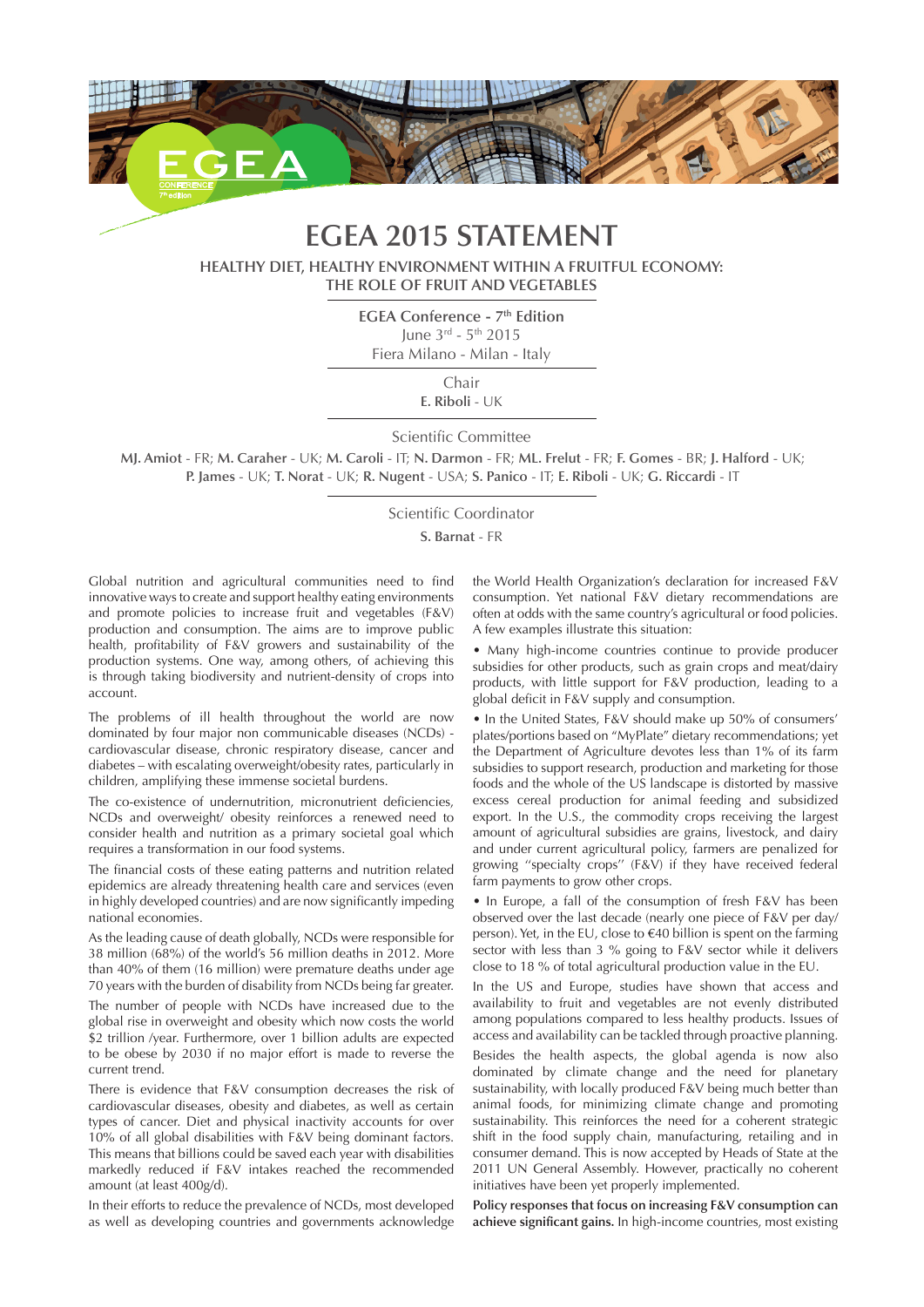policies focus on school feeding initiatives and broader health promotion.

Comprehensive school food policies that set strict nutrition standards can increase children's consumption of F&V. Evidence shows that making F&V available in schools (e.g. through food or nutrient-based standards and school fruit schemes) has a positive impact on daily F&V intake.

Such programmes work by overcoming barriers in terms of access to F&V and by encouraging children to learn healthy taste preferences and dietary behaviours that have been shown to extend beyond the school gate.

By contributing to increased daily F&V intake, food standards

and school F&V programmes also help children eat wellbalanced and diversified diets while meeting dietary and energy recommendations and achieving a balanced caloric intake. Nevertheless, such efforts may be overwhelmed by the hundred fold greater marketing of unhealthy foods (High in Fat, Salt and Sugar- HFSS).

Modest regulatory and fiscal measures have been introduced but these are negligible compared with the huge, decades long, supply led subsidies by the EU and US which have induced the current distorted food system. Changes are needed to both the food system and food environment to influence the choices people make.



### To enhance F&V consumption efficiently, there is an urgent need for **coherent policies that promote healthy eating in the areas outlined below:**

## **A. Information and education**

- **1.** Authorize the use of consensual scientific research recommendations for claims on the benefits of fresh F&V consumption. Adopt nutrient profiles and health claims legislation in the EU based on WHO guidance.
- **2.** Reinforce the role and responsibilities of public authorities in informing consumers on the positive assets of fresh produce and the benefit of a healthy diet rich in F&V.
- **3.** Incorporate nutrition into the curricula in national education systems : it is important to develop food chain curricula linking production and consumption systems so that what is produced and consumed is also ecologically sustainable.
- **4.** Develop nutritional guidelines for health professionals so that coherent nutrition advice and support is provided to the public and the media.

## **B. Food environment**

#### **Marketing and advertising**

- **1.** Support the F&V sector's promotion and marketing efforts.
- **2.** Involve the advertising and food industries, the media (TV, internet, radio, print, cinema, etc) and the retailers in taking into account F&V public health messages.
- **3.** Regulate food marketing to children to reduce both the power of, and children's exposure to, marketing of unhealthy foods.

#### **Healthy foods in public institutions**

- **1.** Establish F&V programmes in schools and extend provision from primary to secondary schools to create a seamless approach.
- **2.** Set nutrition standards for foods provided in schools, universities, public worksite and health care institutions (e.g. in meals, vending machines).
- **3.** Use public procurement as a tool to enhance F&V consumption by adapting guidelines and rules for public bodies (schools, hospitals and other health facilities, prisons, canteens) to use more fresh F&V in their menus.

#### **Healthier retail environment**

- **1.** Reinforce the responsibilities of public sector in developing policies and infrastructure to increase access and availability to F&V in supermarkets and retail outlets, especially in underserved areas.
- **2.** Planning authorities ensuring that access and availability to fruit and vegetables are part of municipal governance eg provision of markets for local produce.

#### **Fiscal interventions and incentives**

- **1.** Set incentives for retailers and other outlets to increase the availability of healthier foods, especially fresh F&V.
- **2.** Use economic and fiscal tools to create incentives for healthier food choices; this should combine a mix of tax-subsidy schemes. A tax on sugar, sweets and sweetened beverages should be studied alongside subsidy schemes for F&V for the potential to induce, among others, higher consumption of healthier alternatives such as F&V and to gauge any possible adverse effects of direct taxes.
- **3.** F&V subsidies or vouchers to increase economic access for low-income consumers using tax-significant proceedings.

#### **Food system**

- **1.** Ensure there is an adequate supply of F&V available to retailers.
- **2.** Support and encourage the F&V supply chain to ensure that F&V reach consumers in minimally processed forms.
- **3.** Support F&V production through similar policy instruments used for grain, meat and dairy production while taking account of the perishable nature of F&V and their nutrient composition (biodiversity).
- **4.** Support F&V research to encourage farmers to increase their production of a variety of F&V, especially of micronutrient rich varieties and cultivars in line with countries' agro ecology and production capacities. Increased production rates will also increase jobs, creating a win-win situation for agriculture, employment and health.